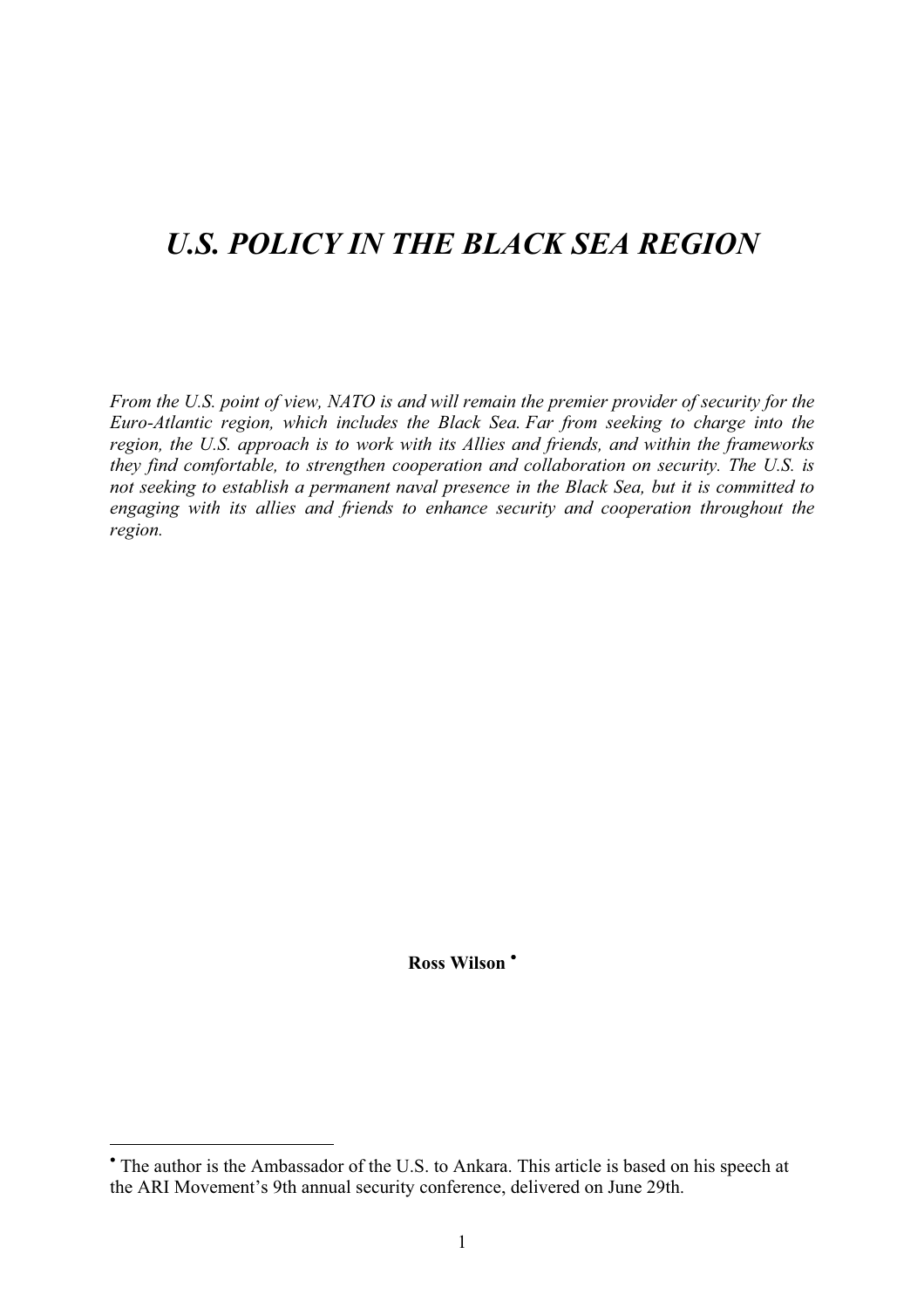In looking at the Black Sea, a kep point of departure is to reflect on the nature of the region, which may seem both specific and rather amorphous at the same time. Anyone can look at a map and see that the Black Sea is a major body of water that draws together the countries around it. But in recent history, this area has not acted like a region at all. Real interaction has been, at times, blocked, and sometimes it has been an opportunity waiting to happen, but it has always been disappointing and less than it should be.

American policy towards the region flows from what has been its policy toward Europe since the fall of the Berlin Wall: To promote a region that is free, prosperous, peaceful, secure, and whole.

# *Democracy*

A common commitment to democratic values was the ideological underpinning of American and Allied policy during the Cold War, and it remains the foundation of U.S. foreign policy toward the Black Sea countries today. Turkey and Greece are strong and stable democracies, now joined by Romania and Bulgaria. Georgia and Ukraine have made great progress in building participatory democracies that are symbolized by the 2003 Rose Revolution and the Orange Revolution of 2004-05. Other countries in the region are also building new societies and institutions, and the U.S. strongly encourages the further development of the Black Sea's democratic community of nations. At the heart of freedom lie open political systems, free and fair elections, a vibrant and independent media, strong civil society, and mutual respect among the players – that government will act predictably and honestly, and that citizens and their free institutions will obey the law.

At the Black Sea Forum that took place in Bucharest earlier this month, Deputy U.S. National Security Adviser Crouch announced that the United States intends to participate in a new public-private partnership called The Black Sea Trust. The Trust would fund programs across the region to strengthen cross-border cooperation, civic participation, democratic governance, and the rule of law. In partnership with the German Marshall Fund, the Romanian government and other donors, the United States intends to make a significant financial contribution to the initiative this year.

# *Prosperity*

Open and free markets have been the basis of rising European prosperity for sixty years. In the years ahead, market economics, unfettered and open trading and investment regimes, and the effective rule of law to underpin the free marketplace will be essential elements for developing prosperity in the Black Sea region. The rule of law is particularly important in a region where distrust, corruption, and inadequate governance remain the legacy of less democratic and open pasts. Within the region, the U.S. government encourages the development of more honest courts, more predictable decision making, simplified regulatory regimes, and the fair treatment of investors, foreign and domestic.

Cooperation on practical projects has the potential to open doors for expanded cooperation in the region and with the rest of the world. The broader Black Sea region is perhaps the world's largest source of new oil and natural gas resources. Geography makes the region, and the Black Sea itself, a key corridor for delivering energy to the international marketplace. The Baku-Tbilisi-Ceyhan oil pipeline and South Caucasus gas pipeline are immensely important accomplishments. The proposed Nabucco pipeline will be another. These and other pipelines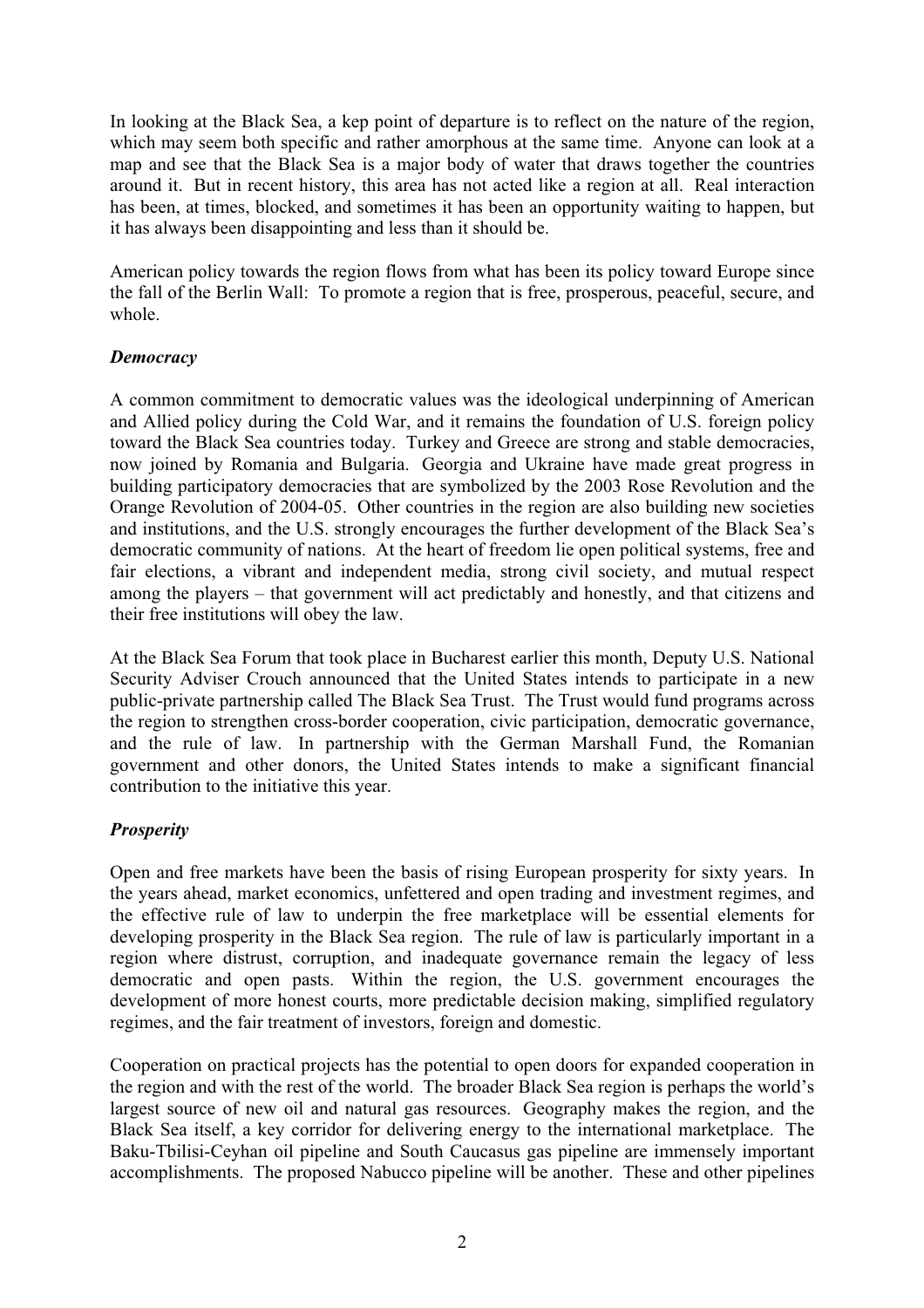– multiple pipelines – will foster competition, help bolster global energy supplies, and enhance the welfare of producing, transit, and consuming countries in the region and elsewhere.

The Turkish Straits are no less important, and not just for oil. Approximately 45,000 ships of various sizes and purposes transit the Straits each year. The U.S. supports shared publicprivate efforts to assure safe ship transit through the Straits and to develop commercially viable alternative routes for oil that bypass the Bosphorus.

## *Peace and Stability*

Democratic values and prosperity are enhanced everywhere by peace and stability, and this applies to the Black Sea region as well. Perhaps some of the progress made in the region can best be evaluated by recent developments. It is a very long time since there were naval battles on these waters. Armenia and Azerbaijan are not fighting one another; there is a cease-fire. The Transnistria, Abkhazia and South Ossetia conflicts, while clearly not stable, are also not hot. But it is not a good thing that these conflicts are merely frozen. They undermine security, prosperity, democracy, and freedom in the region. They foster organized crime, smuggling, trade in armaments, drug trafficking and other problems. They ensure that hatred and distrust endure. The rest of the world is marching ahead, and too many people in this region remain mired in outdated conflicts that have more to do with the Soviet Union than the 21<sup>st</sup> Century.

We attach great importance to the work of American and other countries' mediators, particularly those tasked by the OSCE, to develop practical, sustainable, and fair solutions based on international principles, including the reality of compromise.

#### *Security*

Peace and stability are the product of policies to promote security. In the  $21<sup>st</sup>$  Century, traditional security concerns are increasingly becoming a thing of the past. But the Black Sea is a tempting target for terrorists, traffickers in weapons and people, drug smugglers, and the like. Black Sea regional countries, led by Turkey, among others, have focused individually and multilaterally on the need to improve the security of their and the region's waters, ports, and borders.

The U.S. government's approach to Black Sea security takes two important realities into account. First, the United States is not a littoral state, and that affects what it can do and how it might do it. Second, the U.S. has been allied to littoral Turkey for over five decades and to littoral Bulgaria and Romania for not quite ten. NATO has had a presence in the Black Sea since Turkey joined the Alliance in 1952. From the U.S. point of view, NATO is and will remain the premier provider of security for the Euro-Atlantic region, which includes the Black Sea. NATO is already playing a role through dialogue mechanisms with non-member littoral states. These include the NATO-Russia Council, the NATO-Ukraine Commission, Partnership for Peace (PfP) activities with countries throughout the region, and the intensified dialogue that is expected with Georgia. Far from seeking to charge into the region, the U.S. approach is to work with its Allies and friends, and within the frameworks they find comfortable, to strengthen cooperation and collaboration on security.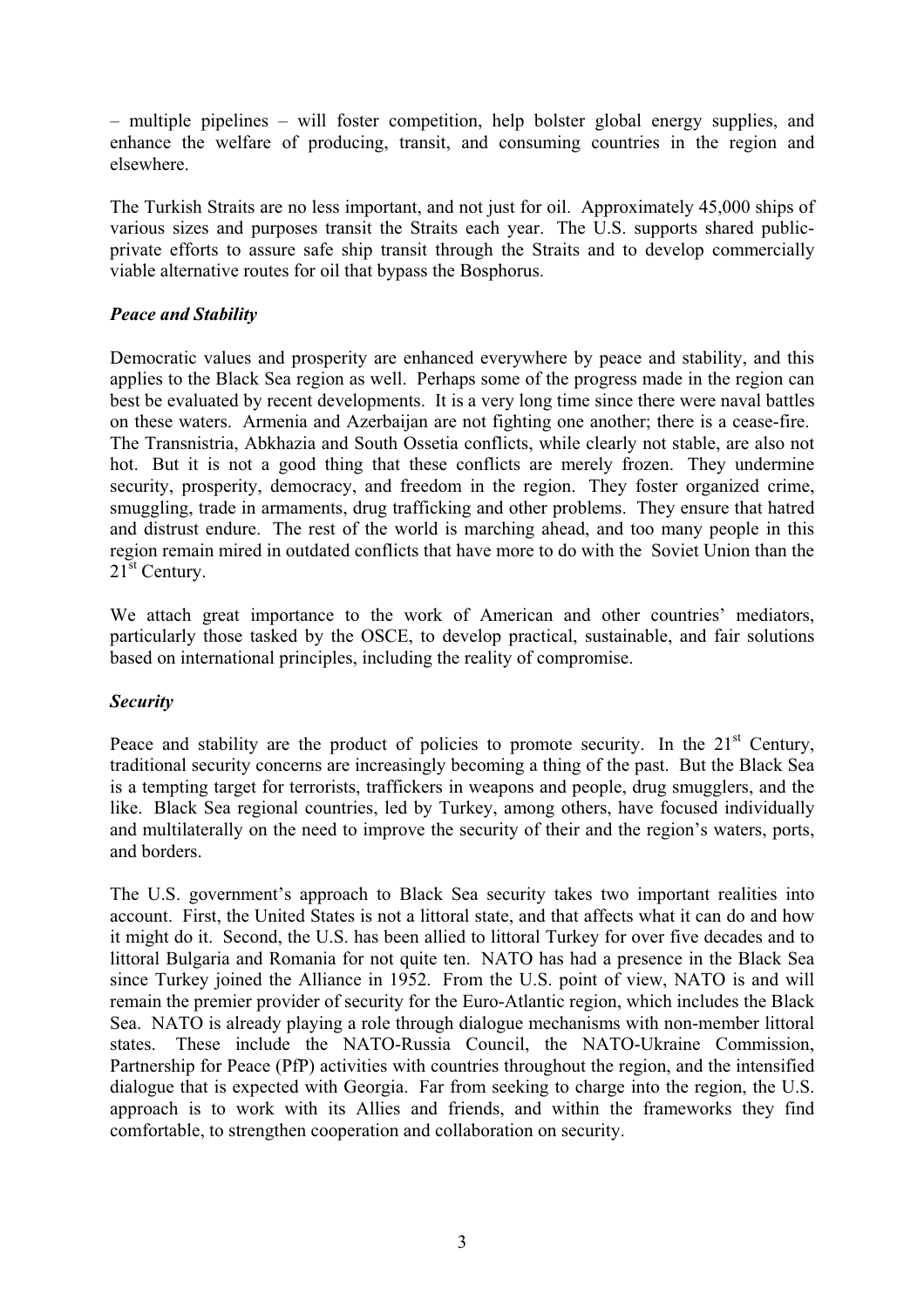No mention of Black Sea security can fail to mention the Montreux Convention, which is obviously important to Turkey, to the region, to the United States, and to many others. The U.S. government fully respects the convention. U.S. Navy vessels transit the Straits under its terms regularly. They visit many Black Sea ports, and these visits are an important channel for building military-to-military relations that are essential to issues of common security. So are PfP and bilateral exercises. The U.S. is not seeking to establish a permanent naval presence in the Black Sea, but it is committed to engaging with its allies and friends to enhance security and cooperation throughout the region.

### *Integration*

A Black Sea region whole and free, as stated at the outset, is a good overarching principle to describe American policy, and the "whole" part requires concerted efforts at integration. Regional integration promotes democratic trends, open market development and prosperity, peace and stability, and security.

Turkey and others have played leadership roles in launching regional security initiatives; BLACKSEAFOR and BLACK SEA HARMONY are the fruits of this work. BLACKSEAFOR has been instrumental as a means to move away from hostility and toward trust, transparency, and practical collaboration among the region's navies. Romania's initiative to convene a Black Sea Forum was also an important step forward.

As also noted, the importance of energy development and trade is another key integrator. But, real economic integration means more than cooperative arrangements to transport one commodity. The waters of the Black Sea are the glue that holds the region together. But, sadly, it seems, the Black Sea is as much a barrier to trade and investment as it is a highway for trade or a means for real integration. The barriers to trade and investment remain remarkable.

In an effort to overcome, these barriers countries of the region established the Black Sea Economic Cooperation (BSEC) in 1992. BSEC is uniquely placed to advance economic prosperity and cooperation in the Black Sea region. The United States is pleased to have recently gained observer status in BSEC, and is eager to support the work of members to revitalize and reinvigorate it. The U.S. welcomes the initiative under the current Russian BSEC Chairmanship to focus on results-oriented cooperative activities to address such issues as port security, highway systems, energy and electricity transmission, telecommunications, science, health and infectious diseases, terrorism, and organized crime.

As Russia's "results-oriented" mandate is examined further, BSEC may want to look at its counterpart in the Far East, the Asia Pacific Economic Cooperation (APEC) forum, to see what strategies have worked there to break down barriers and foster effective integration. For example, APEC's business forum has been particularly productive as a means to focus the work of governments on the things businesses believe impede trade and investment. APEC has very usefully focused on the harmonization and simplification of customs procedures, regulatory and standards issues, law enforcement cooperation, infrastructure, and other policy steps to facilitate imports, exports, cross-border investment and travel by business people, tourists, and others among countries in the region.